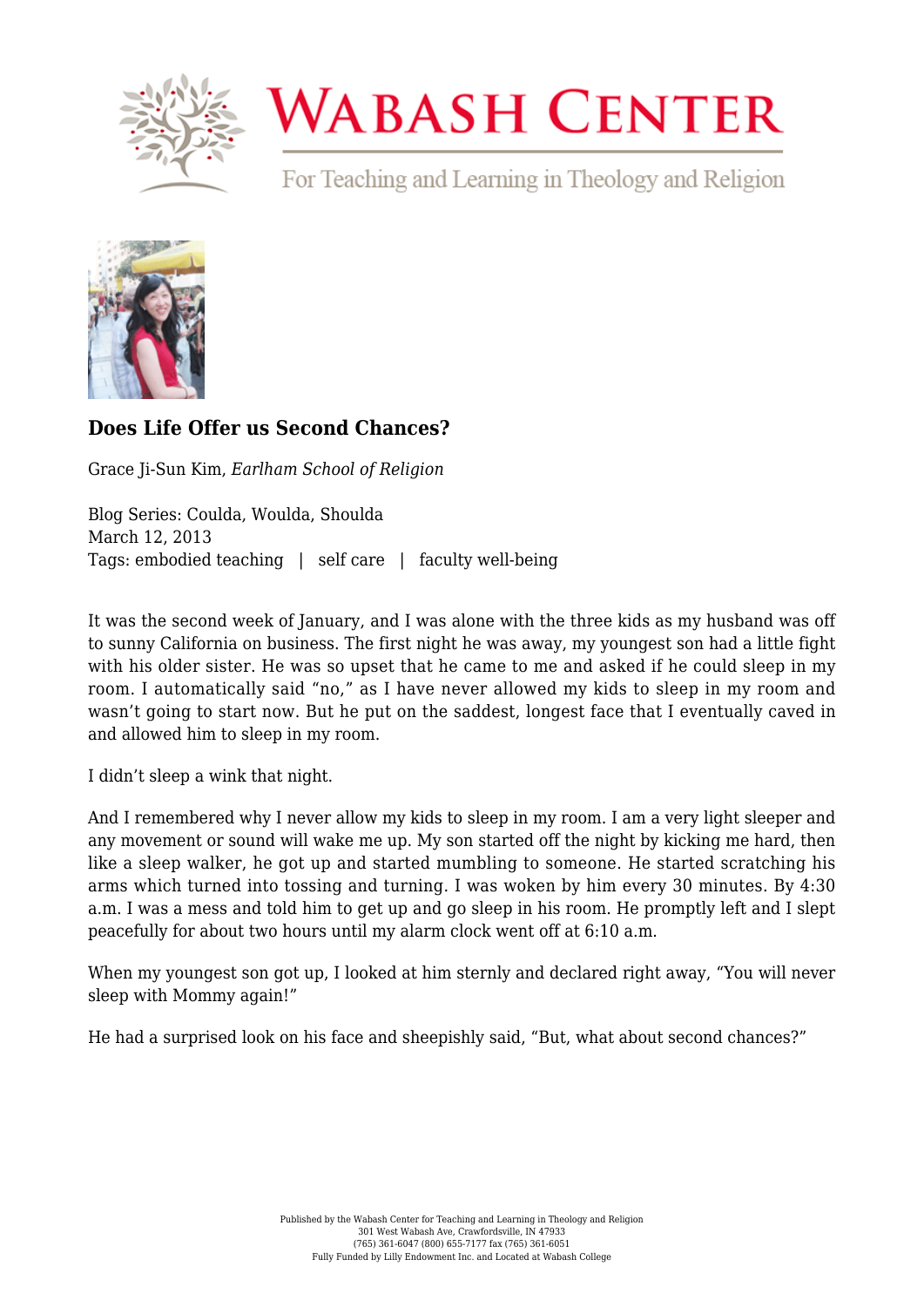I said that I don't give second chances, especially when it keeps me up at night. He complained, "You have to give second chances."

That moment he reminded me about 'second chances' was an epiphany. Isn't life about getting second chances? Many people go through life on a terrible path and they are given a second chance at life.

Where would I be without second chances? Where would most of us be without second chances in life? Most of us are only where we are because we got second chances. People who experience serious accidents and survive are given second chances in life. When we think about our faith journey, isn't that a second chance at life? Isn't that the essence of God's grace?

I have now been teaching full-time for eight years and I got my second chance. As I reflect on my early teaching years, there are a lot of 'could haves, would haves, and should haves.' One of the many would haves is to take better care of myself. Yes, that is right, ME!

I had two babies while I was doing my Ph.D. and then had my third child after I finished my doctoral program. I started teaching in 2004 and it felt like I was bulldozing through life. I wasn't sleeping well, eating well, taking breaks or taking care of myself at all. I wasn't exercising frequently and I started to gain weight and have terrible body ailments. Having three little kids at home was more than I can handle. And then juggling three kids with my teaching position was overwhelming. I was literally running around feeding my kids and driving them around town as well as trying to teach, attend faculty meeting, guide students and write coherent papers. I was overwhelmed with seminary teaching responsibilities as well as family obligations. It felt like I was driving a car out of control that was heading for a wreck. I was giving myself to family, teaching and everyone else…except for me.

The constant giving came crashing down in the winter of 2008 when my entire body started to deteriorate. In just two months, I had gotten the flu, an eczema break out, eye infections, skin rashes, joint aches and then was diagnosed with high blood pressure. Something needed to change or I was just going to keep going downhill. As women and as mothers, our bodies take a beating. We give birth and do not take the time to allow our bodies to heal. Our bodies are the last thing that we take care of on our long to-do lists. Thus many of us just collapse at the end of the day.

This is a big "should have"…. I should have taken better care of myself before my body started to break down.

Now, I work out daily. And have been for the past three years. I eat a lot of fresh fruit and take my vitamins ritually. I try to make time for myself be more conscious about self-care.

Life is about second chances. And yes, I did end up giving my son a second chance the next day and all worked out well. I think as young scholars and professors, we all need to extend ourselves this grace – these second chances, and even third, and fourth chances – as a way to